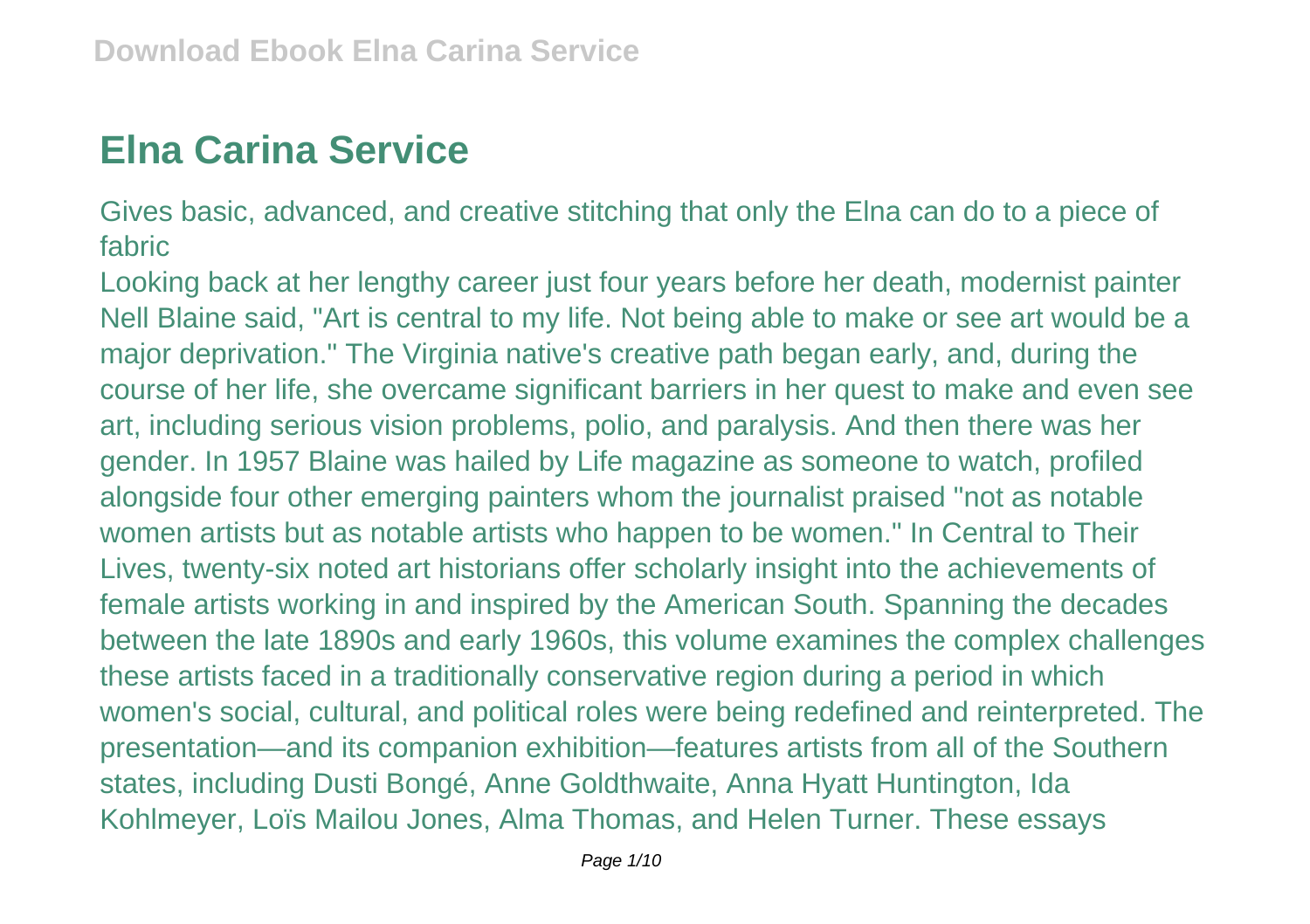examine how the variables of historical gender norms, educational barriers, race, regionalism, sisterhood, suffrage, and modernism mitigated and motivated these women who were seeking expression on canvas or in clay. Whether working from studio space, in spare rooms at home, or on the world stage, these artists made remarkable contributions to the art world while fostering future generations of artists through instruction, incorporating new aesthetics into the fine arts, and challenging the status quo. Sylvia Yount, the Lawrence A. Fleischman Curator in Charge of the American Wing at the Metropolitan Museum of Art, provides a foreword to the volume. Contributors:Sara C. ArnoldDaniel BelascoLynne BlackmanCarolyn J. BrownErin R. Corrales-DiazJohn A. CuthbertJuilee DeckerNancy M. DollJane W. FaquinElizabeth C. HamiltonElizabeth S. HawleyMaia JalenakKaren Towers KlacsmannSandy McCainDwight McInvaillCourtney A. McNeilChristopher C. OliverJulie PierottiDeborah C. PollackRobin R. SalmonMary Louise Soldo SchultzMartha R. SeverensEvie TorronoStephen C. WicksKristen Miller Zohn

A look in to the people who have contributed to Glasgow throughout history, in turn making it flourish.

Read the series that's sold more than 2 million copies--if you dare! Warning: this description has not been authorized by Pseudonymous Bosch. As much as he'd love to sing the praises of his book (he is very vain), he wouldn't want you to hear about his brave 11-year old heroes, Cass and Max-Ernest. Or about how a mysterious box of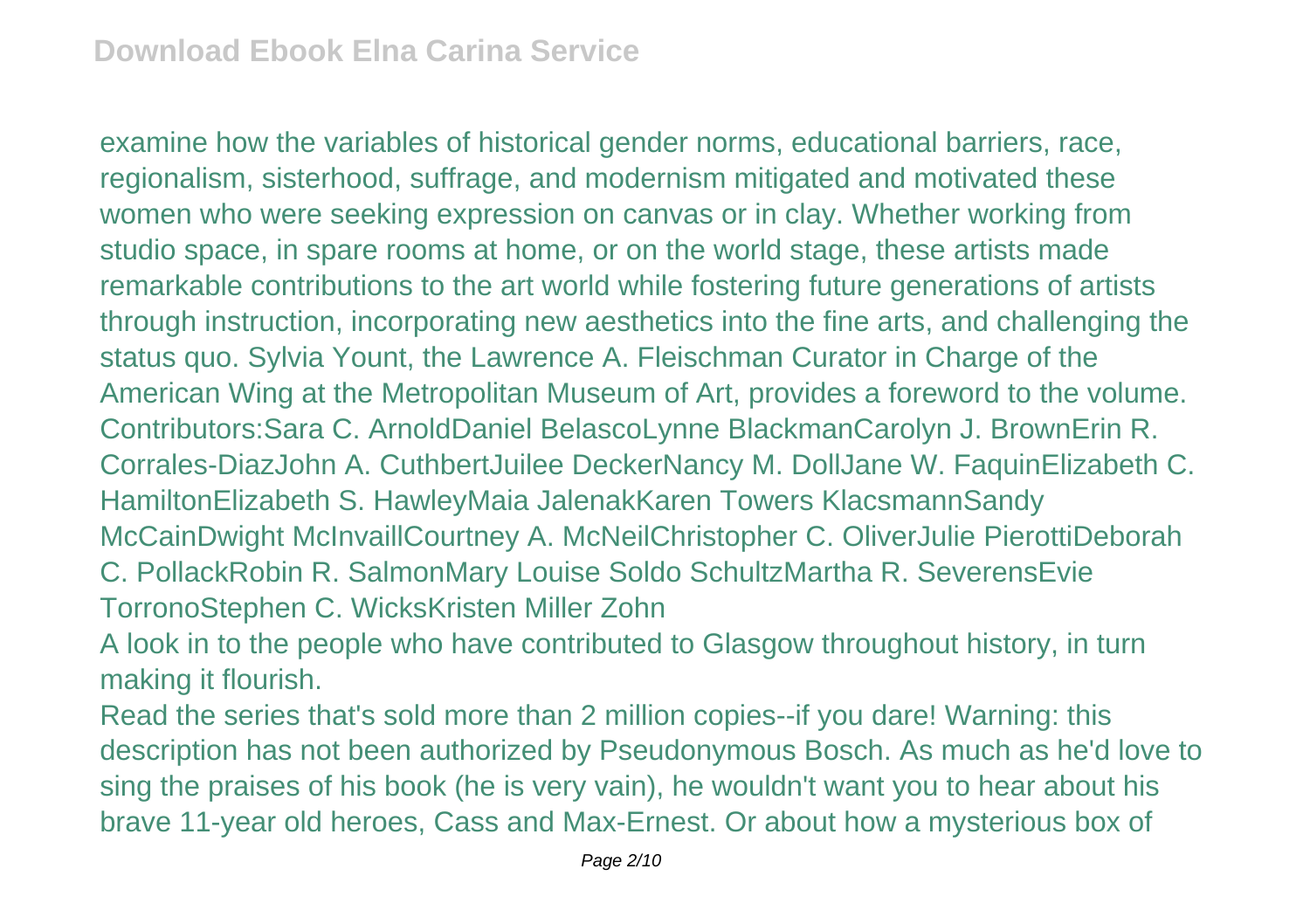vials, the Symphony of Smells, sends them on the trail of a magician who has vanished under strange (and stinky) circumstances. And he certainly wouldn't want you to know about the hair-raising adventures that follow and the nefarious villains they face. You see, not only is the name of this book secret, the story inside is, too. For it concerns a secret. A Big Secret.

Enabling the Business of Agriculture 2019 presents indicators that measure the laws, regulations and bureaucratic processes that affect farmers in 101 countries. The study covers eight thematic areas: supplying seed, registering fertilizer, securing water, registering machinery, sustaining livestock, protecting plant health, trading food and accessing finance. The report highlights global best performers and countries that made the most significant regulatory improvements in support of farmers. As climate changes bring uncertain weather patterns and as Earth's population grows, it becomes increasingly important to figure out how to feed everyone. As Earth's greatest scientists and activists work on a viable solution, it's important for readers to realize that they can take action too. This guidebook explores agricultural and distribution practices around the world. Readers will learn about ideas that ensure everyone has access to food resources and proper nutrition. Your young readers will be inspired to take an active role in changing the world for the better. Trade-marks JournalJournal Des Marques de CommerceKnow Your ElnaChilton Book **Company**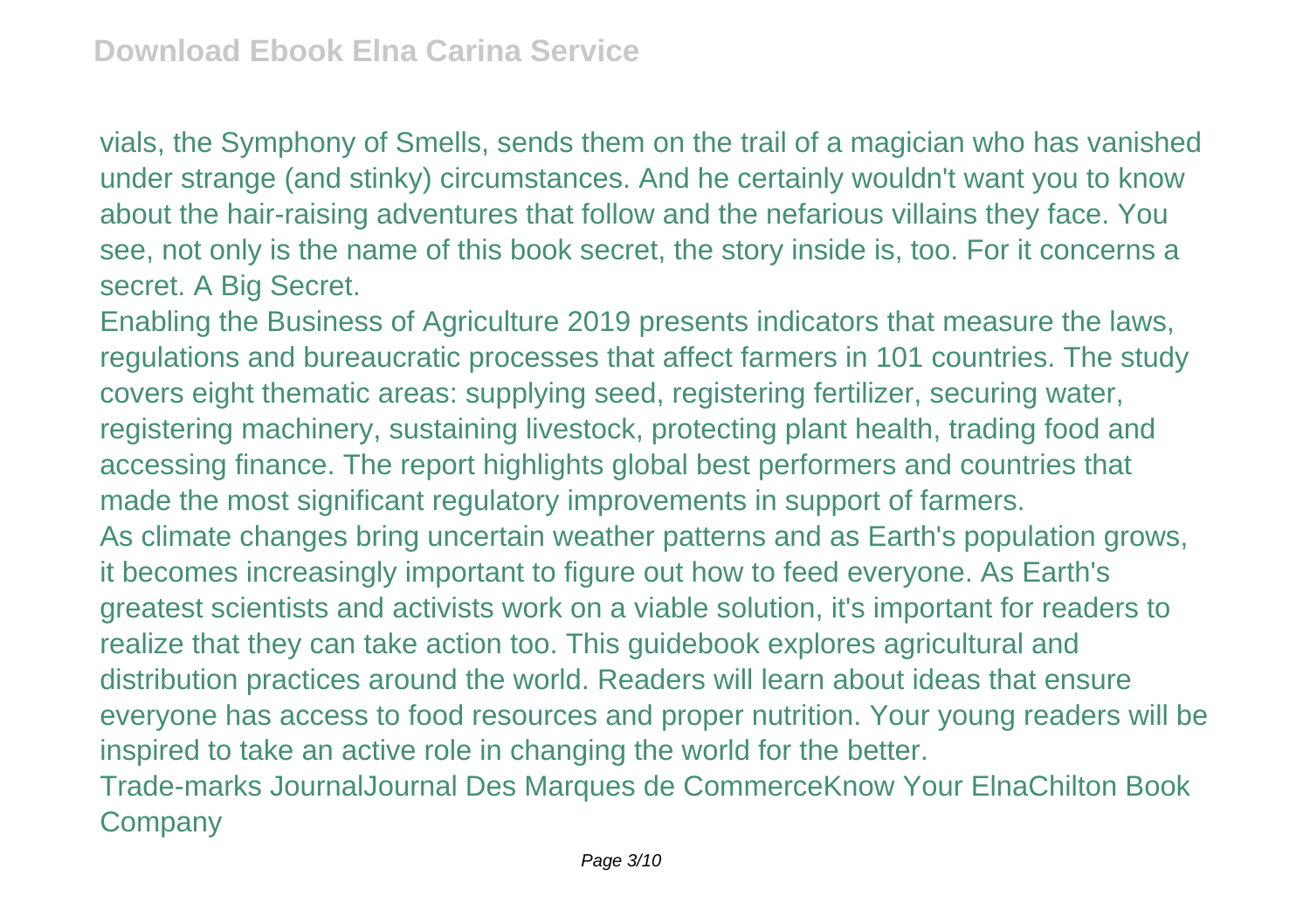Winner of the Alex Award "Mike Muñoz Is a Holden Caulfield for a New Millennium--a '10th-generation peasant with a Mexican last name, raised by a single mom on an Indian reservation' . . . Evison, as in his previous four novels, has a light touch and humorously guides the reader, this time through the minefield that is working-class America." --The New York Times Book Review For Mike Muñoz, life has been a whole lot of waiting for something to happen. Not too many years out of high school and still doing menial work--and just fired from his latest gig as a lawn boy on a landscaping crew--he's smart enough to know that he's got to be the one to shake things up if he's ever going to change his life. But how? He's not qualified for much of anything. He has no particular talents, although he is stellar at handling a lawn mower and wielding clipping shears. But now that career seems to be behind him. So what's next for Mike Muñoz? In this funny, biting, touching, and ultimately inspiring novel, bestselling author Jonathan Evison takes the reader into the heart and mind of a young man determined to achieve the American dream of happiness and prosperity--who just so happens to find himself along the way.

The highly illustrated Apparel Production Terms and Processes follows the product life cycle from concept through completion. The new edition takes a global perspective with expanded coverage of sizing standards and fit information to complete the scope of the apparel production process.

What are the most popular names of the Ambo people in Namibia? Why do so Page 4/10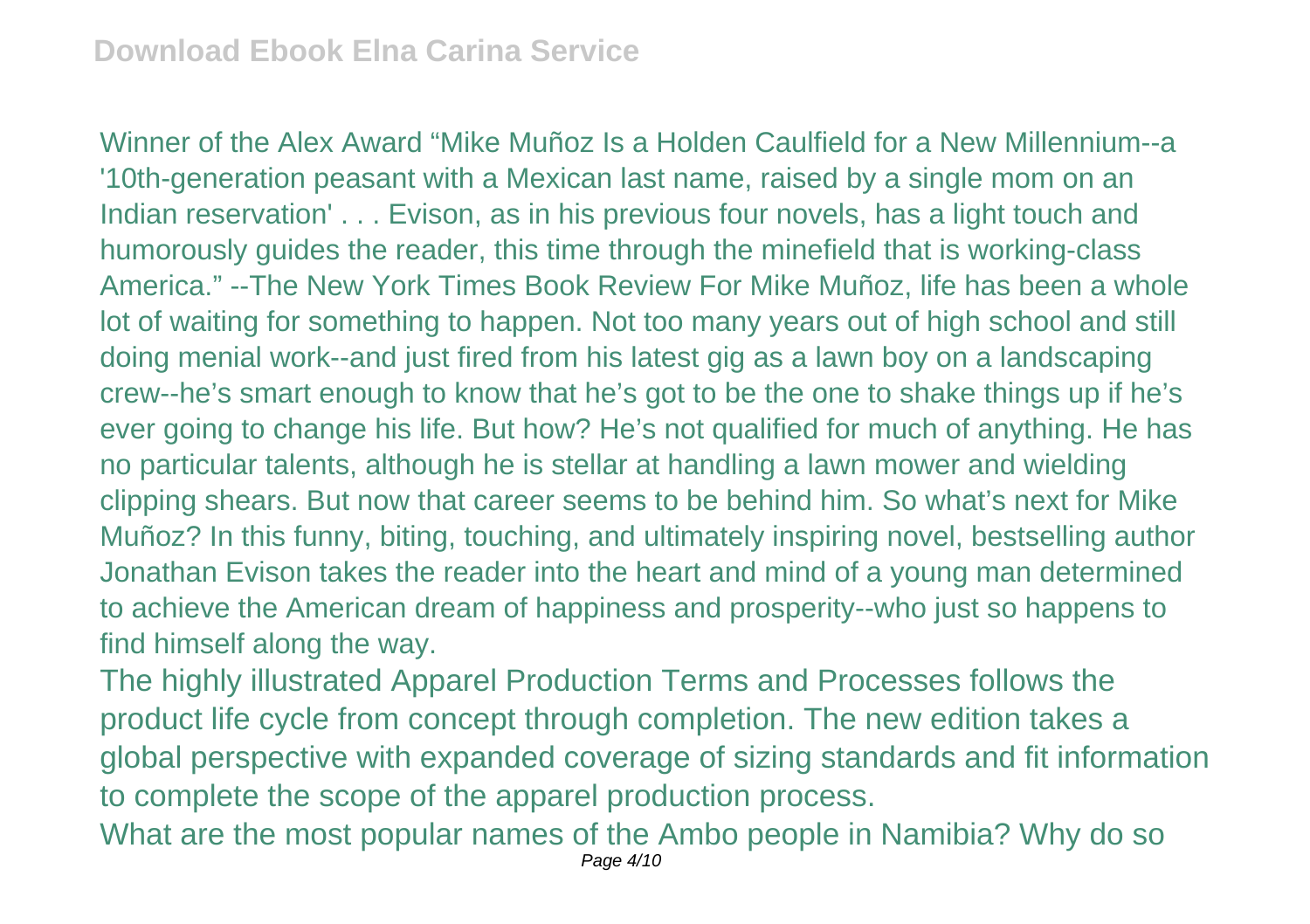many Ambos have Finnish first names? What do the African names of these people mean? Why is the namesake so important in Ambo culture? How did the nation's long struggle for independence affect personal naming, and what are the latest name-giving trends in Namibia? This study analyses the changes in the personal naming system of the Ambo people in Namibia over the past 120 years, starting with 1883, when the first Ambos received biblical and European names on baptism. The central factors in this process were the German and South African colonisation and European missionary work on the one hand, and the rise of African nationalism on the other. Eventually, this clash between African and European naming practices led to a new, dynamic naming system which includes elements of both African and European origin. "Within the field of onomastics, i.e. the scientific study of names, this study is a remarkable and extremely important one. ... I suspect that it will become a major and standard reference work in the future, not only regarding Ambo anthroponymy, but anthroponymy in general, particularly where cultures interact." Professor S. J. Neethling, University of the Western Cape, South Africa

Accompanied by Geographical-vocational index.

This book addresses reliability, maintenance, risk, and safety issues of industrial systems with applications of the latest decision-making techniques. Thus, this Page 5/10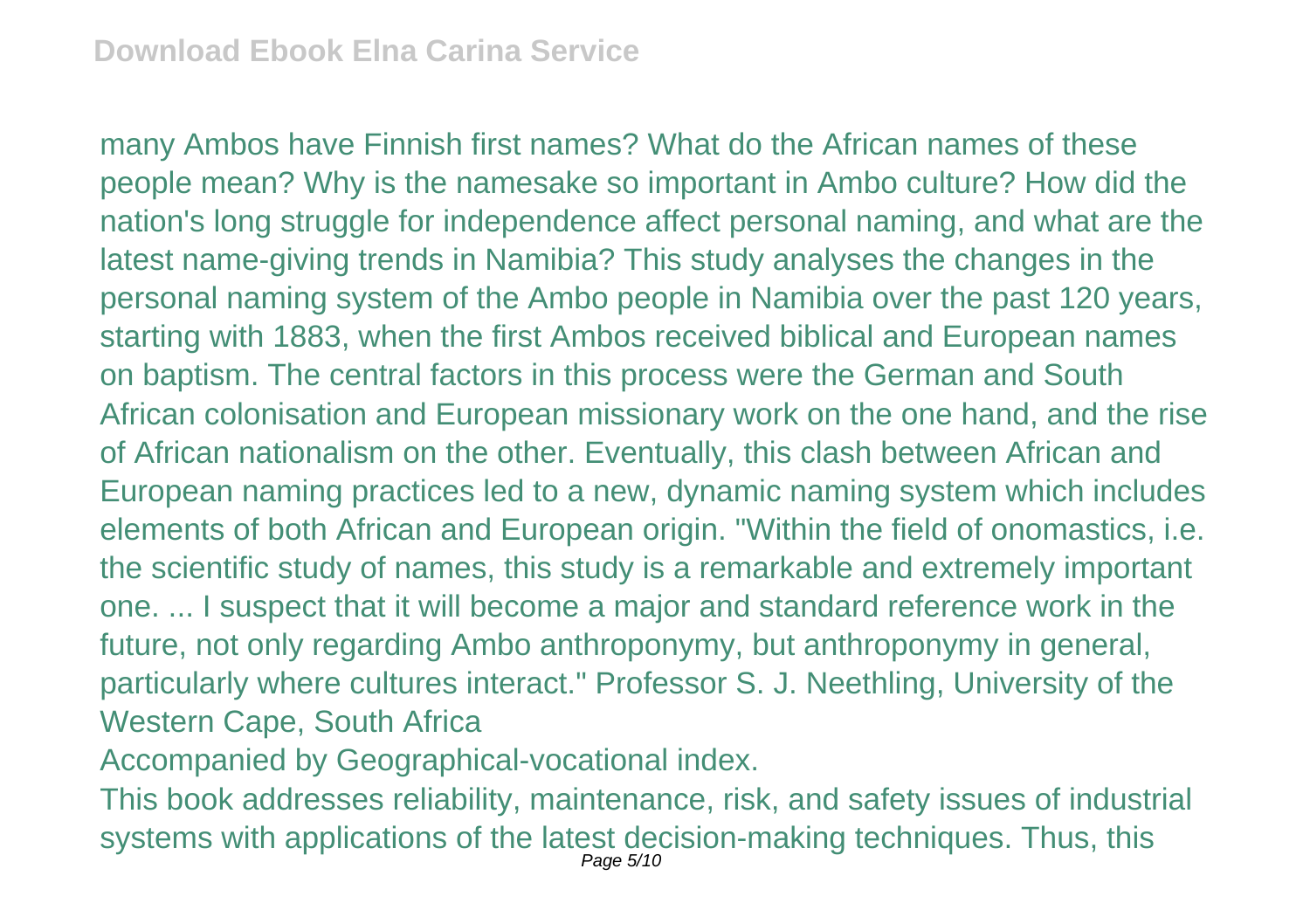book presents chapters that apply advanced tools, techniques, and computing models for optimizing the performance of industrial and manufacturing systems, along with other complex engineering equipment. Computing techniques like data analytics, failure mode and effects analysis, fuzzy set theory, petri-net, multicriteria decision-making (MCDM), and soft computing are used for solving problems of reliability, risk, and safety related issues. Discusses reliability, risk, and safety issues of industrial systems with the application of the latest reliability and risk based modelling; Includes a wide range of applications related to reliability and risk modeling of engineering systems; Presents a collection of a diverse range of case studies and uses methods to let readers apply cutting-edge decision making methods to their own projects.

Newly expanded for high-intermediate readers, A World of Fiction now features 32 unabridged stories ideal for literary analysis, language practice, and lively cross-cultural discussion. Each chapter in this two-volume anthology is based on a complete short story. The approach to literary exploration calls upon students' diverse language and critical thinking skills. A World of Fiction guides students through understanding the plot, exploring themes, analyzing style, making judgments and cross-cultural connections, and debating the issues that are explored. Students also examine grammar in context, expand their vocabulary skills, and practice writing. A World of Fiction 1 includes 16 shorter stories, explanations and exercises designed for highintermediate and low-advanced readers. Selections include noteworthy authors such as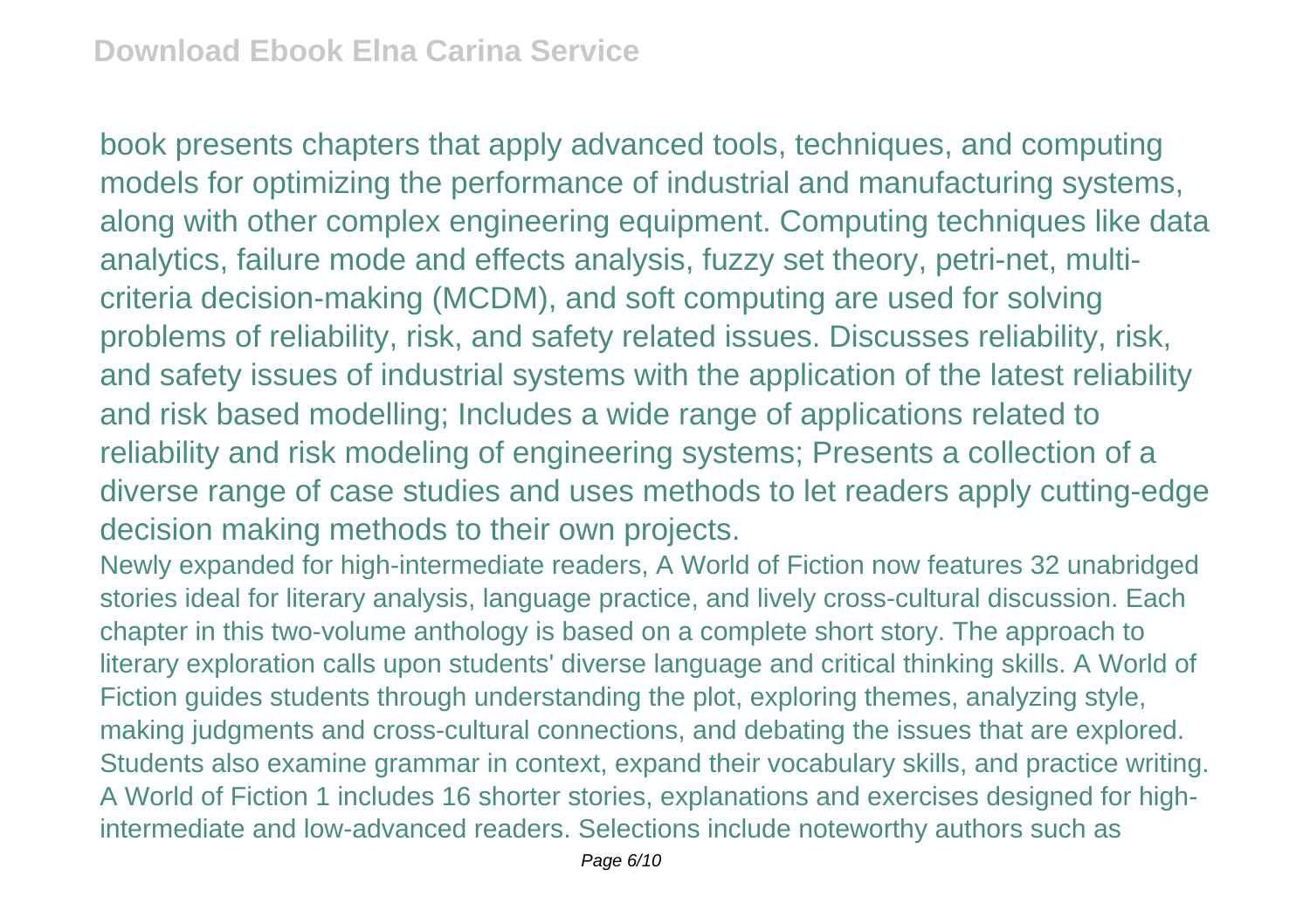Raymond Carver, Dorothy Parker, Tim O'Brien, and William Saroyan. For more advanced readers, A World of Fiction 2 features an additional 16 selections by renowned writers including James Joyce, Louise Erdrich, Woody Allen, and Alan Paton. Both books in the series help students sharpen their reading, vocabulary, grammar, and writing skills as they discover the pleasure and reward of reading fiction. Features: Reading selections represent a variety of themes, literary styles, and cultural settings to stimulate student conversation and debate. Extended Vocabulary in Context sections cover idioms, phrasal verbs, and many other areas of vocabulary enrichment. Writing activities include both expository and creative assignments in which students are led to incorporate the language skills featured in the chapter. Expanded Critical Thinking sections encourage students to analyze stories and connect them to their own experience.

Martin Moone is eleven and completely fed up with being the only boy in a family of girls. He's desperate for a decent wingman to help him navigate his idiotic life. So when best mate Padraic suggests Martin get an imaginary friend—or "IF" for short—he decides to give it a go. His first attempt is Loopy Lou, a hyperactive goofball who loves writing rubbish rap songs. But Martin soon gets fed up with Lou's loopiness and decides to trade in his IF for someone a little less wacky. Enter Sean "Caution" Murphy, an imaginary office clerk in a bad suit with a passion for laziness and a head full of dodgy jokes. Sean is full of tips and tricks to guide Martin through the perils of the playground, from dealing with his sisters' pranks to besting the bullying Bonner boys. But getting rid of Lou is not that easy, and having TWO imaginary friends is a recipe for trouble!

Create your own bunny fashion icon. "If you're into sewing super cute softies with big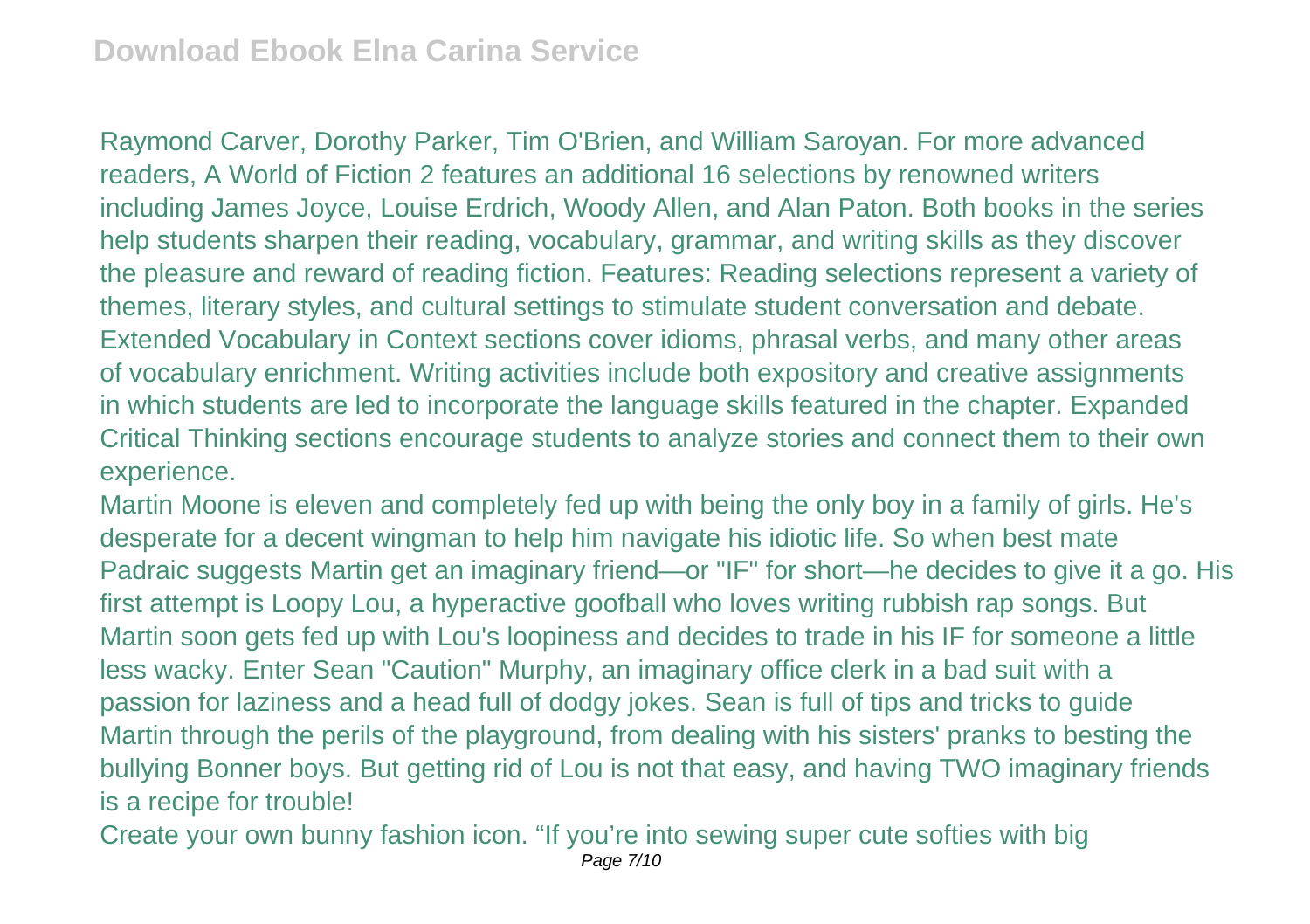personalities, this book might just be up your alley . . . [a] gem." —Studio iHanna In this charming book, you will learn how to sew your own felt rabbit along with her exquisite wardrobe including twenty garment and accessory sewing patterns. All the clothes are made using the finest fabrics including wool felt, lace and Liberty print cotton. Choose from a perfectly tailored wool coat, matching tweed skirt and bag, or pretty lace set. Not forgetting the accessories—there are bunny boots, pajamas and even tiny French knickers to create. The patterns are suitable for a range of abilities—the basic rabbit and simple items are suitable for beginners but the more tailored pieces are for more experienced sewers. The level of each pattern is identified and all the patterns are full size. Luna was designed to be passed down by generations as a very special heirloom toy. "[The] cutest of Heirloom Hares . . . The book is a little treasure; it's beautifully photographed throughout and contains some sweet stories."

—Sew Sarah Smith

This book covers the history of The Community Foundation of Frederick County, starting with its founding by community members in 1986 through its 34th year in 2020.

A collection of essays revealing how operetta spread across borders and became popular on the musical stages of the world.

Weighing as much as 2,000 pounds and reaching lengths of over seven feet, leatherback turtles are the world's largest reptile. These unusual sea turtles have a thick, pliable shell that helps them to withstand great depths—they can swim more than one thousand meters below the surface in search of food. And what food source sustains these goliaths? Their diet consists almost exclusively of jellyfish, a meal they crisscross the oceans to find. Leatherbacks have been declining in recent decades, and some predict they will be gone by the end of this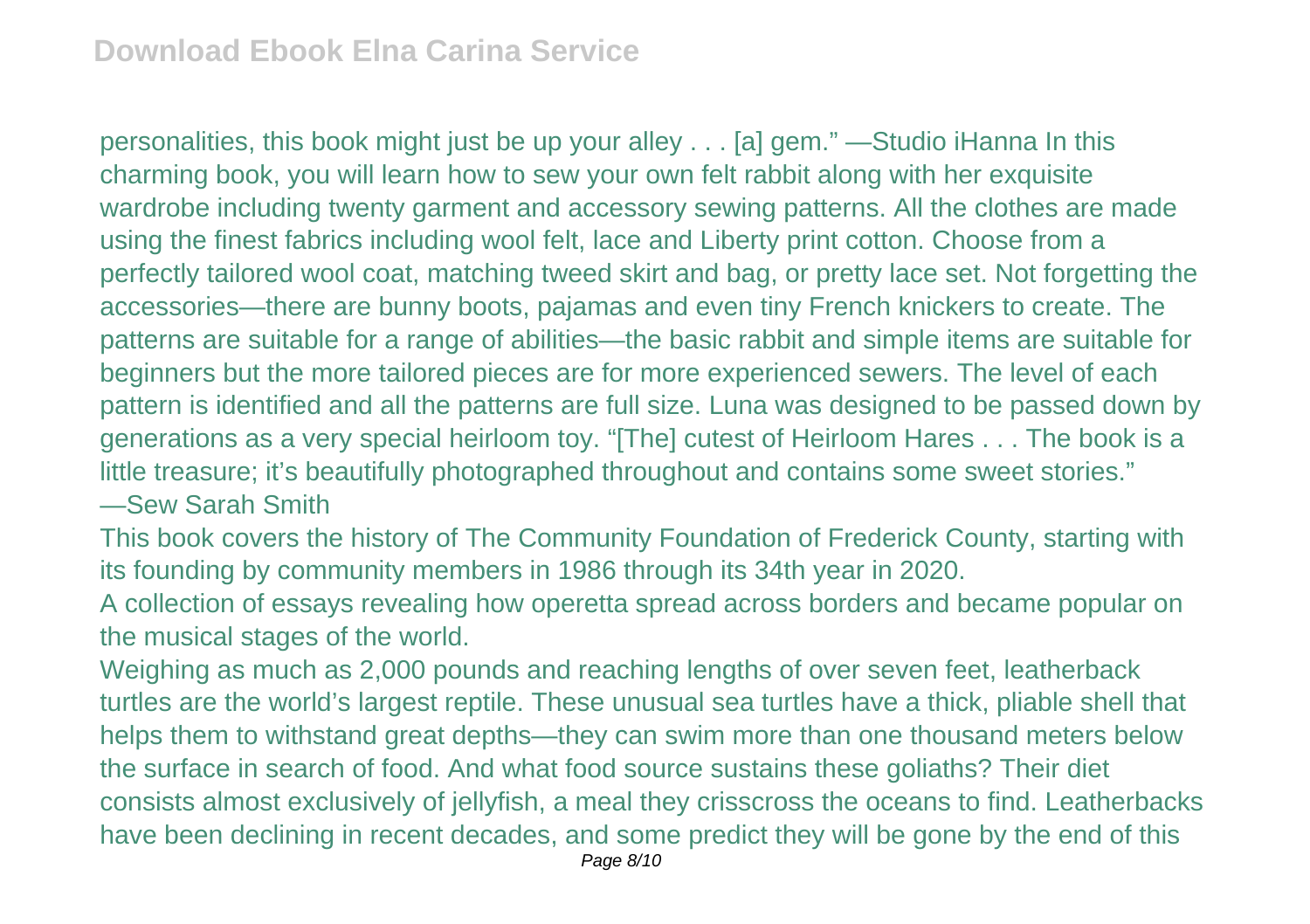century. Why? Because of two primary factors: human redevelopment of nesting beaches and commercial fishing. There are only twenty-nine index beaches in the world where these turtles nest, and there is immense pressure to develop most of them into homes or resorts. At the same time, longline and gill net fisheries continue to overwhelm waters frequented by leatherbacks. In The Leatherback Turtle, James R. Spotila and Pilar Santidrián Tomillo bring together the world's leading experts to produce a volume that reveals the biology of the leatherback while putting a spotlight on the conservation problems and solutions related to the species. The book leaves us with options: embark on the conservation strategy laid out within its pages and save one of nature's most splendid creations, or watch yet another magnificent species disappear.

This clear & concise reference guide shows readers how to use & combine every stitch to achieve the best decorative & textural affects. Loaded with enticing & accessible photographs. More than 200 decorative and practical stitches-fully illustrated and clearly explained. Stitch craft in Color: Stitch Sampler is a practical and inspirational guide to choosing and working a comprehensive range of stitches. Packed with color photographs of finished stitches and work in progress, it is an invaluable source of reference for embroidery, canvas work, dressmaking, and other needlecrafts. For quick and easy reference, stitches are grouped under the headings of outline and border, filling, openwork, and needlepoint stitches. Every stitch is accompanied by step-by-step instructions, and every stage of the working is illustrated with clear, annotated photographs. A time-saving information box shows the finished stitch close-up and includes advice on how to use it and which threads and background fabrics are the most suitable. Stitches are graded according to the level of skill required. Stitch Sampler features a unique